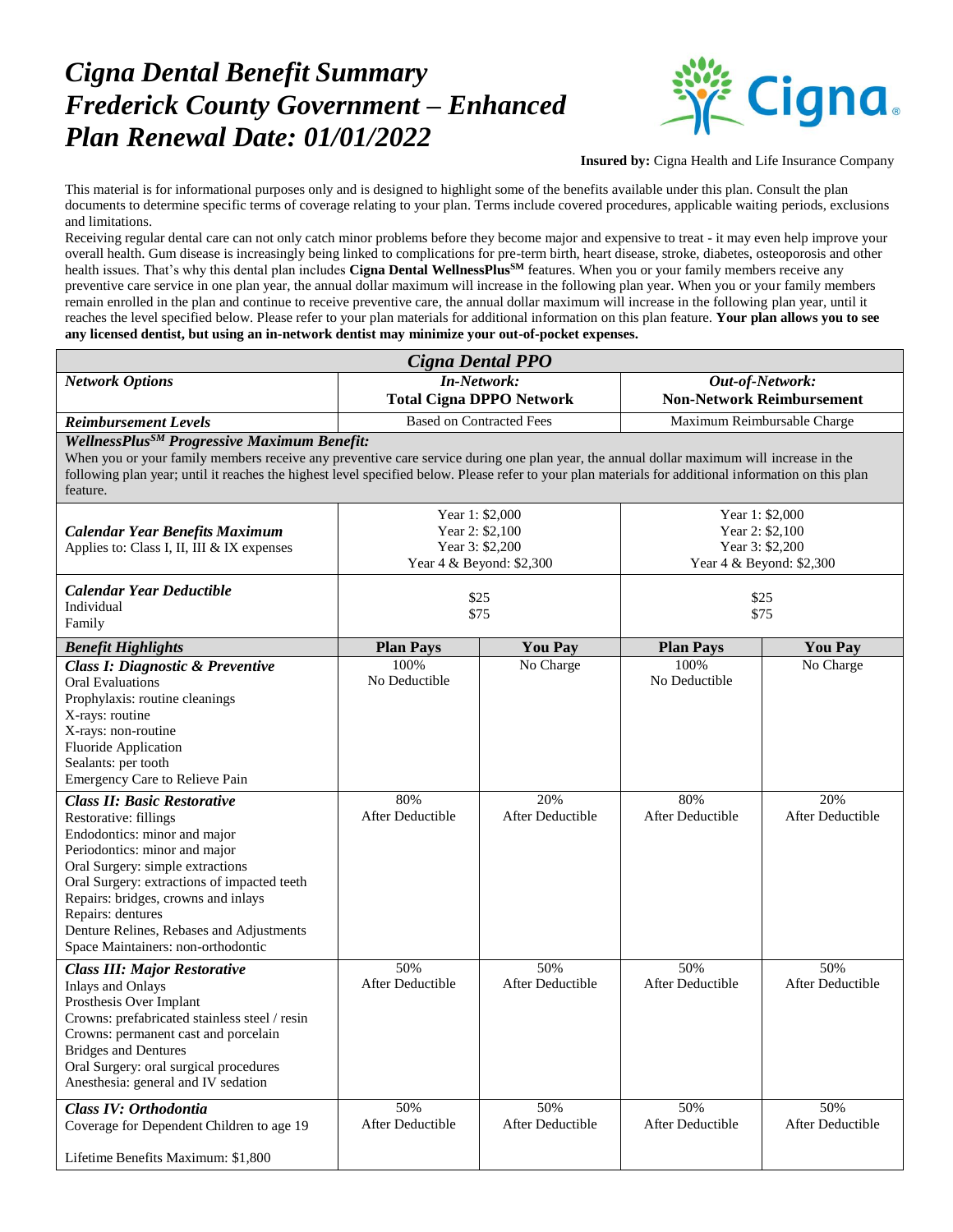| <b>Class IX: Implants</b>                                                                                                       | 50%                                                                                                                                                                                                                                                                                                                                                                                                                                                                                                                                                                                                                                                                                                                      | 50%                                                             | 50%              | 50%              |  |  |
|---------------------------------------------------------------------------------------------------------------------------------|--------------------------------------------------------------------------------------------------------------------------------------------------------------------------------------------------------------------------------------------------------------------------------------------------------------------------------------------------------------------------------------------------------------------------------------------------------------------------------------------------------------------------------------------------------------------------------------------------------------------------------------------------------------------------------------------------------------------------|-----------------------------------------------------------------|------------------|------------------|--|--|
| <b>Benefit Plan Provisions:</b>                                                                                                 | After Deductible                                                                                                                                                                                                                                                                                                                                                                                                                                                                                                                                                                                                                                                                                                         | After Deductible                                                | After Deductible | After Deductible |  |  |
| For services provided by a Cigna Dental PPO network dentist, Cigna Dental will reimburse the<br><b>In-Network Reimbursement</b> |                                                                                                                                                                                                                                                                                                                                                                                                                                                                                                                                                                                                                                                                                                                          |                                                                 |                  |                  |  |  |
|                                                                                                                                 | dentist according to a Fee Schedule or Discount Schedule.                                                                                                                                                                                                                                                                                                                                                                                                                                                                                                                                                                                                                                                                |                                                                 |                  |                  |  |  |
| <b>Non-Network Reimbursement</b>                                                                                                | For services provided by a non-network dentist, Cigna Dental will reimburse according to the                                                                                                                                                                                                                                                                                                                                                                                                                                                                                                                                                                                                                             |                                                                 |                  |                  |  |  |
|                                                                                                                                 | Maximum Reimbursable Charge. The MRC is calculated at the 90th percentile of all provider                                                                                                                                                                                                                                                                                                                                                                                                                                                                                                                                                                                                                                |                                                                 |                  |                  |  |  |
| <b>Cross Accumulation</b>                                                                                                       | submitted amounts in the geographic area. The dentist may balance bill up to their usual fees.                                                                                                                                                                                                                                                                                                                                                                                                                                                                                                                                                                                                                           |                                                                 |                  |                  |  |  |
|                                                                                                                                 | All deductibles, plan maximums, and service specific maximums cross accumulate between in<br>and out of network. Benefit frequency limitations are based on the date of service and cross<br>accumulate between in and out of network.                                                                                                                                                                                                                                                                                                                                                                                                                                                                                   |                                                                 |                  |                  |  |  |
| <b>Calendar Year Benefits Maximum</b>                                                                                           | The plan will only pay for covered charges up to the yearly Benefits Maximum, when applicable.<br>Benefit-specific Maximums may also apply.                                                                                                                                                                                                                                                                                                                                                                                                                                                                                                                                                                              |                                                                 |                  |                  |  |  |
| <b>Calendar Year Deductible</b>                                                                                                 | This is the amount you must pay before the plan begins to pay for covered charges, when<br>applicable. Benefit-specific deductibles may also apply.                                                                                                                                                                                                                                                                                                                                                                                                                                                                                                                                                                      |                                                                 |                  |                  |  |  |
| <b>Pretreatment Review</b>                                                                                                      | Pretreatment review is available on a voluntary basis when dental work in excess of \$200 is<br>proposed.                                                                                                                                                                                                                                                                                                                                                                                                                                                                                                                                                                                                                |                                                                 |                  |                  |  |  |
| <b>Alternate Benefit Provision</b>                                                                                              | When more than one covered Dental Service could provide suitable treatment based on common<br>dental standards, Cigna HealthCare will determine the covered Dental Service on which payment<br>will be based and the expenses that will be included as Covered Expenses.                                                                                                                                                                                                                                                                                                                                                                                                                                                 |                                                                 |                  |                  |  |  |
| <b>Oral Health Integration Program®</b>                                                                                         | The Cigna Dental Oral Health Integration Program offers enhanced dental coverage for<br>customers with certain medical conditions. There is no additional charge to participate in the<br>program. Those who qualify can receive reimbursement of their coinsurance for eligible dental<br>services. Eligible customers can also receive guidance on behavioral issues related to oral health.<br>Reimbursements under this program are not subject to the annual deductible, but will be applied<br>to the plan annual maximum.<br>For more information on how to enroll in this program and a complete list of terms and eligible<br>conditions, go to www.mycigna.com or call customer service 24/7 at 1-800-Cigna24. |                                                                 |                  |                  |  |  |
| <b>Timely Filing</b>                                                                                                            | Out of network claims submitted to Cigna after 365 days from date of service will be denied.                                                                                                                                                                                                                                                                                                                                                                                                                                                                                                                                                                                                                             |                                                                 |                  |                  |  |  |
| <b>Benefit Limitations:</b>                                                                                                     |                                                                                                                                                                                                                                                                                                                                                                                                                                                                                                                                                                                                                                                                                                                          |                                                                 |                  |                  |  |  |
| <b>Oral Evaluations/Exams</b>                                                                                                   | 2 per calendar year.                                                                                                                                                                                                                                                                                                                                                                                                                                                                                                                                                                                                                                                                                                     |                                                                 |                  |                  |  |  |
| X-rays (routine)                                                                                                                | Bitewings: 2 per calendar year.                                                                                                                                                                                                                                                                                                                                                                                                                                                                                                                                                                                                                                                                                          |                                                                 |                  |                  |  |  |
| X-rays (non-routine)                                                                                                            | Complete series of radiographic images and panoramic radiographic images: Limited to a<br>combined total of 1 per 36 months.                                                                                                                                                                                                                                                                                                                                                                                                                                                                                                                                                                                             |                                                                 |                  |                  |  |  |
| Diagnostic Casts                                                                                                                | Payable only in conjunction with orthodontic workup.                                                                                                                                                                                                                                                                                                                                                                                                                                                                                                                                                                                                                                                                     |                                                                 |                  |                  |  |  |
| Cleanings                                                                                                                       | 2 per calendar year, including periodontal maintenance procedures following active therapy.                                                                                                                                                                                                                                                                                                                                                                                                                                                                                                                                                                                                                              |                                                                 |                  |                  |  |  |
| Fluoride Application                                                                                                            | 1 per calendar year for children under age 19.                                                                                                                                                                                                                                                                                                                                                                                                                                                                                                                                                                                                                                                                           |                                                                 |                  |                  |  |  |
| Sealants (per tooth)                                                                                                            | Limited to posterior tooth. 1 treatment per tooth every 36 months for children under age 14.                                                                                                                                                                                                                                                                                                                                                                                                                                                                                                                                                                                                                             |                                                                 |                  |                  |  |  |
| <b>Space Maintainers</b>                                                                                                        |                                                                                                                                                                                                                                                                                                                                                                                                                                                                                                                                                                                                                                                                                                                          | Limited to non-orthodontic treatment for children under age 19. |                  |                  |  |  |
| Inlays, Crowns, Bridges, Dentures and Partials                                                                                  | Replacement every 60 months if unserviceable and cannot be repaired. Benefits are based on the<br>amount payable for non-precious metals. No porcelain or white/tooth-colored material on molar<br>crowns or bridges.                                                                                                                                                                                                                                                                                                                                                                                                                                                                                                    |                                                                 |                  |                  |  |  |
| Denture and Bridge Repairs                                                                                                      | Reviewed if more than once.                                                                                                                                                                                                                                                                                                                                                                                                                                                                                                                                                                                                                                                                                              |                                                                 |                  |                  |  |  |
| Denture Relines, Rebases and Adjustments                                                                                        | Covered if more than 6 months after installation.                                                                                                                                                                                                                                                                                                                                                                                                                                                                                                                                                                                                                                                                        |                                                                 |                  |                  |  |  |
| Prosthesis Over Implant                                                                                                         | 1 every 60 months if unserviceable and cannot be repaired. Benefits are based on the amount<br>payable for non-precious metals. No porcelain or white/tooth colored material on molar crowns or<br>bridges.                                                                                                                                                                                                                                                                                                                                                                                                                                                                                                              |                                                                 |                  |                  |  |  |
| Restorative: fillings                                                                                                           | Includes composite fillings on posterior teeth.                                                                                                                                                                                                                                                                                                                                                                                                                                                                                                                                                                                                                                                                          |                                                                 |                  |                  |  |  |
| <b>Benefit Exclusions:</b>                                                                                                      |                                                                                                                                                                                                                                                                                                                                                                                                                                                                                                                                                                                                                                                                                                                          |                                                                 |                  |                  |  |  |

Covered Expenses will not include, and no payment will be made for the following:

Procedures and services not included in the list of covered dental expenses;

- Diagnostic: cone beam imaging;
- Preventive Services: instruction for plaque control, oral hygiene and diet;
- Restorative: veneers of porcelain, ceramic, resin, or acrylic materials on crowns or pontics on or replacing the upper and or lower first, second and/or third molars;
- Periodontics: bite registrations; splinting;
- Prosthodontic: precision or semi-precision attachments;
- Procedures, appliances or restorations, except full dentures, whose main purpose is to change vertical dimension, diagnose or treat conditions of dysfunction of the temporomandibular joint (TMJ), stabilize periodontally involved teeth or restore occlusion;